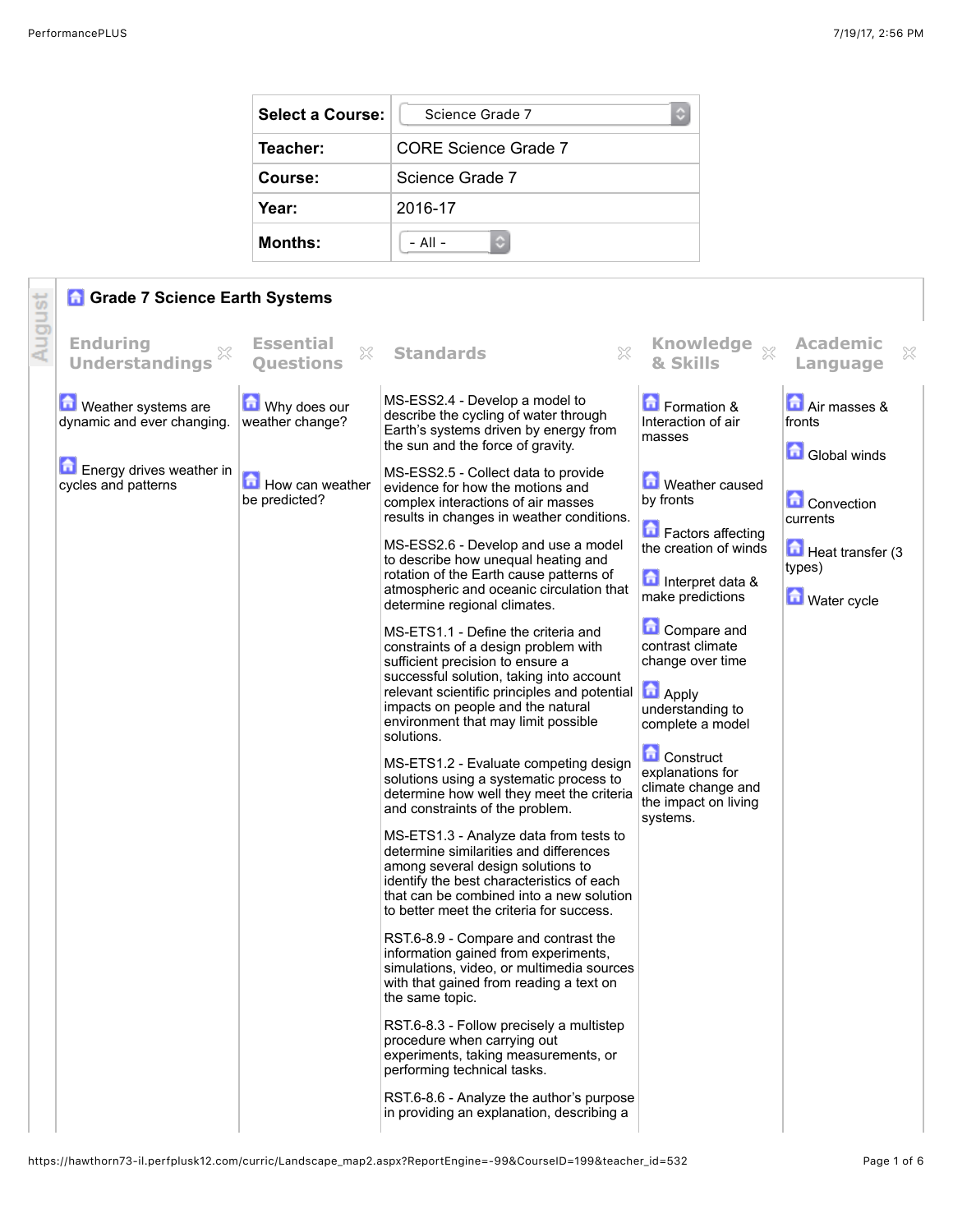| September | <b>Enduring</b><br>X<br><b>Understandings</b>                                                                                                                    | <b>Essential</b><br>X<br><b>Questions</b>                                                                      | procedure, or discussing an experiment<br>in a text.<br>WHST.6-8.2.f - Provide a concluding<br>statement or section that follows from<br>and supports the information or<br>explanation presented.<br>$\mathbb{S}^2$<br><b>Standards</b>                                                                                                                                                                                                                                     | <b>Knowledge</b><br>$\chi$<br>& Skills                                                                                                                                                                                                                                                                                              | <b>Academic</b><br>×<br>Language                                                                                       |  |
|-----------|------------------------------------------------------------------------------------------------------------------------------------------------------------------|----------------------------------------------------------------------------------------------------------------|------------------------------------------------------------------------------------------------------------------------------------------------------------------------------------------------------------------------------------------------------------------------------------------------------------------------------------------------------------------------------------------------------------------------------------------------------------------------------|-------------------------------------------------------------------------------------------------------------------------------------------------------------------------------------------------------------------------------------------------------------------------------------------------------------------------------------|------------------------------------------------------------------------------------------------------------------------|--|
|           | <b>Grade 7 Science Earth and Human Activity</b>                                                                                                                  |                                                                                                                |                                                                                                                                                                                                                                                                                                                                                                                                                                                                              |                                                                                                                                                                                                                                                                                                                                     |                                                                                                                        |  |
| October   | <b>Enduring</b><br>×<br><b>Understandings</b>                                                                                                                    | <b>Essential</b><br>X<br><b>Ouestions</b>                                                                      | X<br><b>Standards</b>                                                                                                                                                                                                                                                                                                                                                                                                                                                        | <b>Knowledge</b><br>$\mathbb{X}$<br>& Skills                                                                                                                                                                                                                                                                                        | <b>Academic</b><br>×<br>Language                                                                                       |  |
|           | Human Activity impacts<br>climate change<br><b>Climate change impacts</b><br>living                                                                              | How does human<br>activity impact<br>Climate Change?<br>How does Climate<br>change impacts living<br>things?   | MS-ESS3.2 - Analyze and interpret data<br>on natural hazards to forecast future<br>catastrophic events and inform the<br>development of technologies to mitigate<br>their effects.<br>MS-ESS3.3 - Apply scientific principles to<br>design a method for monitoring and<br>minimizing a human impact on the<br>environment.*<br>MS-ESS3.5 - Ask questions to clarify<br>evidence of the factors that have caused<br>the rise in global temperatures over the<br>past century. | Factors affecting<br>climate<br><b>Climate change</b><br>over time<br>Interpret data &<br>make predictions.<br><b>Compare and</b><br>contrast climate<br>change over time<br><b>Apply</b><br>understanding to<br>complete a model<br><b>Construct</b><br>explanations for<br>climate change and<br>the impact on living<br>systems. | <b>Climate</b><br><b>D</b> Biome<br><b>D</b> Ice Age<br>Greenhouse<br>Effect<br><b>Global Warming</b><br>Air pollution |  |
|           | <b>Grade 7 Science Molecules to Organisms Part 1</b>                                                                                                             |                                                                                                                |                                                                                                                                                                                                                                                                                                                                                                                                                                                                              |                                                                                                                                                                                                                                                                                                                                     |                                                                                                                        |  |
| November  | <b>Enduring</b><br>X<br><b>Understandings</b><br><b>n</b> -Cells are the basic unit<br>of life<br>There are differences<br>between in plant and animal<br>cells. | <b>Essential</b><br>X<br><b>Ouestions</b><br><b>How do</b><br>organelles work<br>together as a cell<br>system? | X<br><b>Standards</b><br>MS-LS1.1 - Conduct an investigation to<br>provide evidence that living things are<br>made of cells; either one cell or many<br>different numbers and types of cells.<br>MS-LS1.2 - Develop and use a model to<br>describe the function of a cell as a whole<br>and ways parts of cells contribute to the<br>function.                                                                                                                               | <b>Knowledge</b><br>$\bar{\chi}$<br>& Skills<br><b>D</b> Differences<br>between Prokaryotic &<br>Eukaryotic cells<br><b>D</b> - Differences<br>between Plant and<br>animal cells                                                                                                                                                    | <b>Academic</b><br>×<br>Language<br><b>D</b> Organism<br><b>D</b> Unicellular<br>Multicellular<br><b>D</b> Prokaryotic |  |
|           |                                                                                                                                                                  |                                                                                                                | MS-LS1.4 - Use argument based on<br>empirical evidence and scientific<br>reasoning to support an explanation for<br>how characteristic animal behaviors and                                                                                                                                                                                                                                                                                                                  | How organelles<br>work together to<br>function<br><b>A</b> -Gather & interpret                                                                                                                                                                                                                                                      | Eukaryotic<br>Nucleus                                                                                                  |  |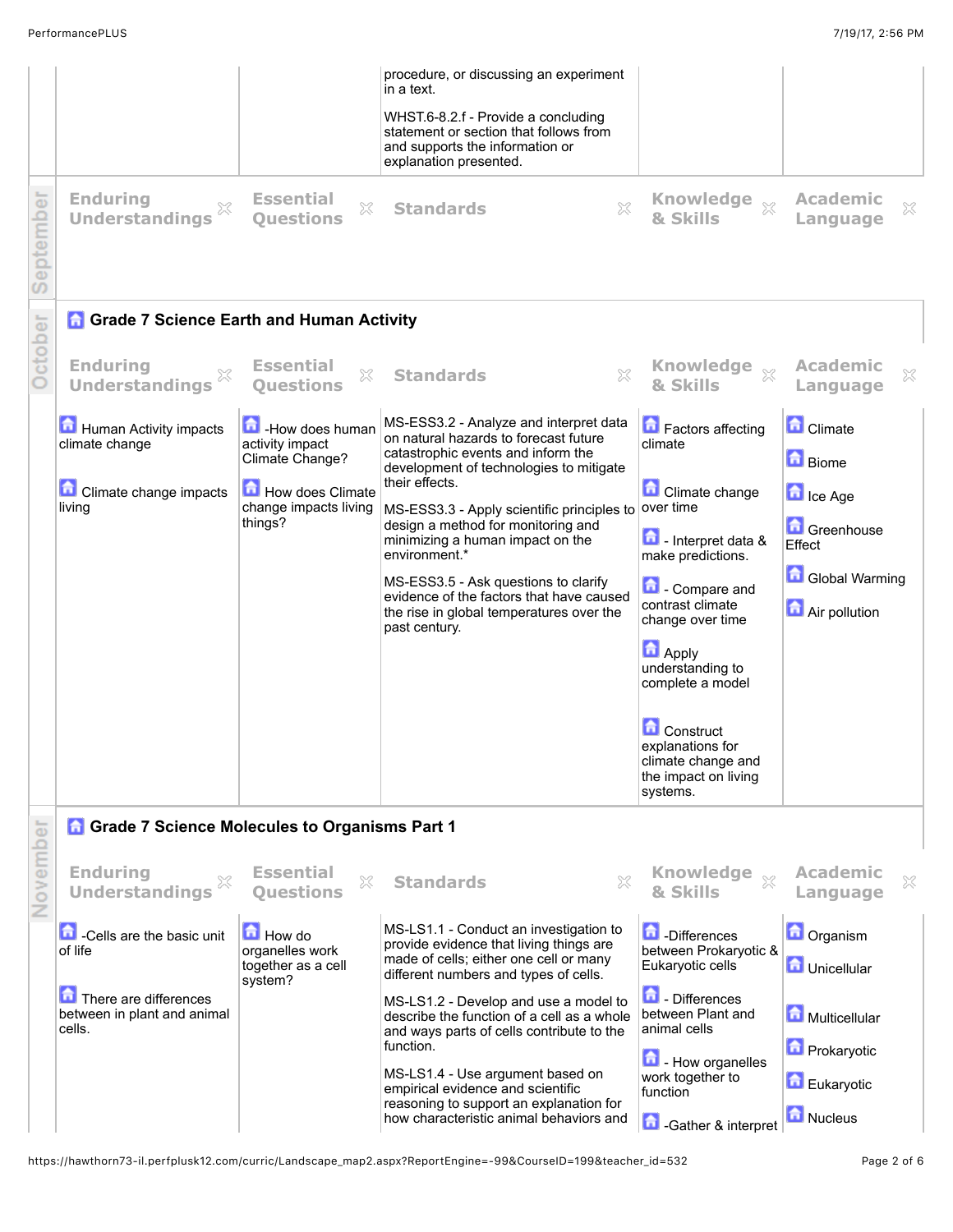|         |                                                      |                                                                         | specialized plant structures affect the<br>probability of successful reproduction of<br>animals and plants respectively.<br>MS-LS1.7 - Develop a model to describe<br>how food is rearranged through chemical<br>reactions forming new molecules that<br>support growth and/or release energy as<br>this matter moves through an organism.<br>MS-ETS1.1 - Define the criteria and<br>constraints of a design problem with<br>sufficient precision to ensure a<br>successful solution, taking into account<br>relevant scientific principles and potential<br>impacts on people and the natural<br>environment that may limit possible<br>solutions.<br>MS-ETS1.2 - Evaluate competing design<br>solutions using a systematic process to<br>determine how well they meet the criteria<br>and constraints of the problem.<br>MS-ETS1.3 - Analyze data from tests to<br>determine similarities and differences<br>among several design solutions to<br>identify the best characteristics of each<br>that can be combined into a new solution<br>to better meet the criteria for success.<br>MS-ETS1.4 - Develop a model to<br>generate data for iterative testing and<br>modification of a proposed object, tool, or<br>process such that an optimal design can<br>be achieved. | obsevations<br>$\Box$ -Apply<br>understanding to<br>complete a model<br>£<br>-Safely &<br>accurately use<br>science tools &<br>integrate technology | <b>D</b> Organelles                              |
|---------|------------------------------------------------------|-------------------------------------------------------------------------|------------------------------------------------------------------------------------------------------------------------------------------------------------------------------------------------------------------------------------------------------------------------------------------------------------------------------------------------------------------------------------------------------------------------------------------------------------------------------------------------------------------------------------------------------------------------------------------------------------------------------------------------------------------------------------------------------------------------------------------------------------------------------------------------------------------------------------------------------------------------------------------------------------------------------------------------------------------------------------------------------------------------------------------------------------------------------------------------------------------------------------------------------------------------------------------------------------------------------------------------------------------------------|-----------------------------------------------------------------------------------------------------------------------------------------------------|--------------------------------------------------|
| ecember | <b>Enduring</b><br><b>Understandings</b>             | <b>Essential</b><br>$\mathbb{X}$<br><b>Ouestions</b>                    | X<br><b>Standards</b>                                                                                                                                                                                                                                                                                                                                                                                                                                                                                                                                                                                                                                                                                                                                                                                                                                                                                                                                                                                                                                                                                                                                                                                                                                                        | Knowledge $\frac{1}{\chi}$<br>& Skills                                                                                                              | <b>Academic</b><br>X<br>Language                 |
|         | <b>Grade 7 Science Molecules to Organisms Part 2</b> |                                                                         |                                                                                                                                                                                                                                                                                                                                                                                                                                                                                                                                                                                                                                                                                                                                                                                                                                                                                                                                                                                                                                                                                                                                                                                                                                                                              |                                                                                                                                                     |                                                  |
| ∃a⊓     | <b>Enduring</b><br><b>Understandings</b>             | <b>Essential</b><br>X<br><b>Ouestions</b>                               | X<br><b>Standards</b>                                                                                                                                                                                                                                                                                                                                                                                                                                                                                                                                                                                                                                                                                                                                                                                                                                                                                                                                                                                                                                                                                                                                                                                                                                                        | <b>Knowledge</b><br>$\mathbb{X}$<br>& Skills                                                                                                        | <b>Academic</b><br>×<br>Language                 |
|         | Energy flows in and out<br>of organisms              | <b>How do</b><br>organisms transform<br>energy through their<br>bodies? | MS-LS1.1 - Conduct an investigation to<br>provide evidence that living things are<br>made of cells; either one cell or many<br>different numbers and types of cells.                                                                                                                                                                                                                                                                                                                                                                                                                                                                                                                                                                                                                                                                                                                                                                                                                                                                                                                                                                                                                                                                                                         | Cells use energy<br>to complete life<br>functions.                                                                                                  | Nucleus<br>Diffusion                             |
|         | <b>O</b> Organisms utilize energy                    |                                                                         | MS-LS1.2 - Develop and use a model to<br>describe the function of a cell as a whole                                                                                                                                                                                                                                                                                                                                                                                                                                                                                                                                                                                                                                                                                                                                                                                                                                                                                                                                                                                                                                                                                                                                                                                          | <b>f</b> -Gather & interpret <b>f</b> Osmosis<br>obsevations                                                                                        |                                                  |
|         |                                                      |                                                                         | and ways parts of cells contribute to the<br>function.                                                                                                                                                                                                                                                                                                                                                                                                                                                                                                                                                                                                                                                                                                                                                                                                                                                                                                                                                                                                                                                                                                                                                                                                                       | <b>D</b> - Apply<br>understanding to                                                                                                                | <b>D</b> Photosynthesis<br><b>Chloroplast</b>    |
|         |                                                      |                                                                         | MS-LS1.4 - Use argument based on<br>empirical evidence and scientific<br>reasoning to support an explanation for<br>how characteristic animal behaviors and<br>specialized plant structures affect the<br>probability of successful reproduction of<br>animals and plants respectively.                                                                                                                                                                                                                                                                                                                                                                                                                                                                                                                                                                                                                                                                                                                                                                                                                                                                                                                                                                                      | complete a model<br>Safely &<br>accurately use<br>science tools &<br>integrate technology                                                           | <b>D</b> Cellular<br>Respiration<br>Mitochondria |
|         |                                                      |                                                                         | MS-LS1.6 - Construct a scientific<br>explanation based on evidence for the                                                                                                                                                                                                                                                                                                                                                                                                                                                                                                                                                                                                                                                                                                                                                                                                                                                                                                                                                                                                                                                                                                                                                                                                   |                                                                                                                                                     | Cell Cycle                                       |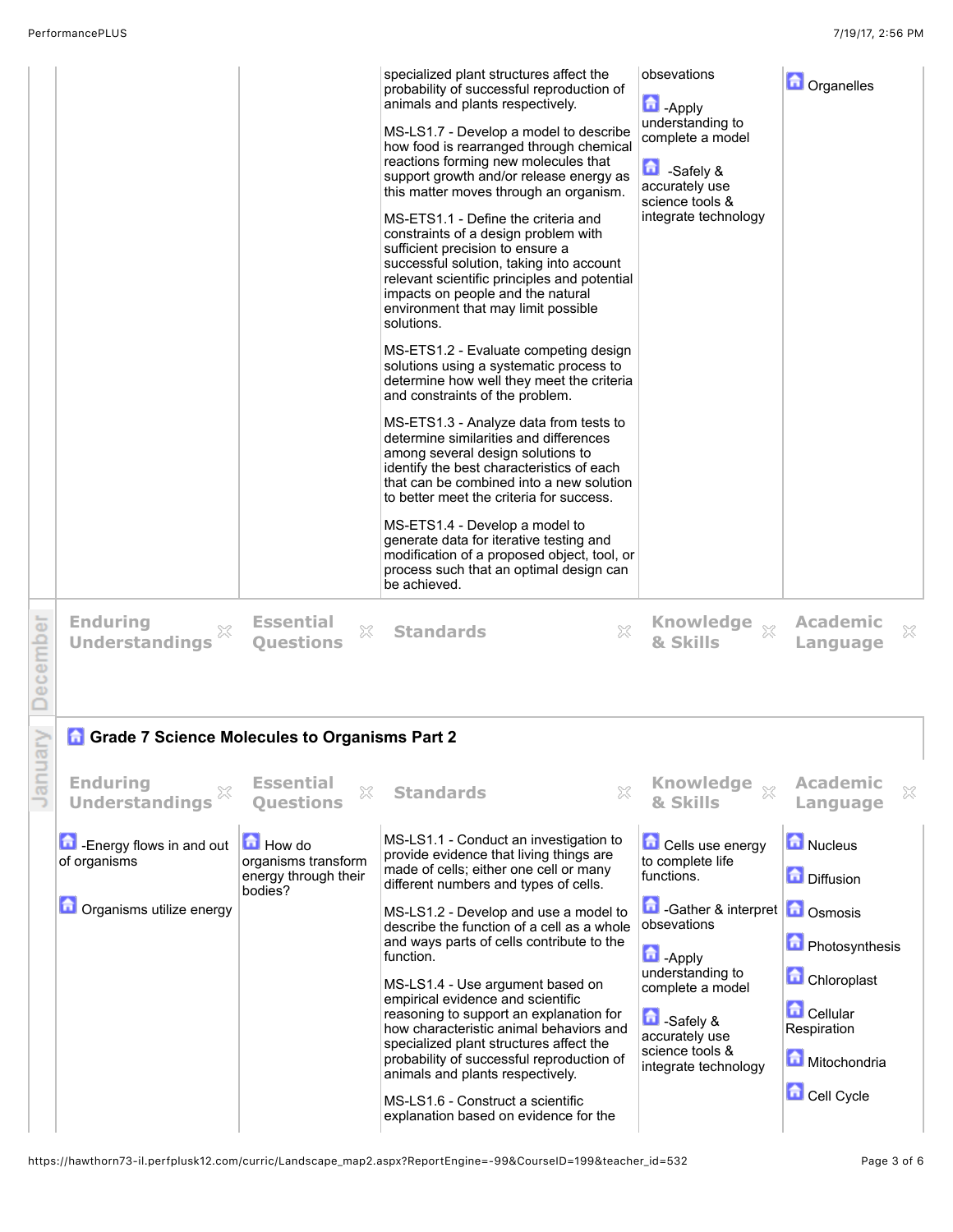| role of photosynthesis in the cycling of<br>matter and flow of energy into and out of<br>organisms.<br>MS-LS1.7 - Develop a model to describe<br>how food is rearranged through chemical<br>reactions forming new molecules that<br>support growth and/or release energy as<br>this matter moves through an organism.<br>MS-PS1.4 - Develop a model that<br>predicts and describes changes in<br>particle motion, temperature, and state of<br>a pure substance when thermal energy is | <b>Cell Membrane</b><br><b>Mitosis</b> |  |
|----------------------------------------------------------------------------------------------------------------------------------------------------------------------------------------------------------------------------------------------------------------------------------------------------------------------------------------------------------------------------------------------------------------------------------------------------------------------------------------|----------------------------------------|--|
| added or removed.<br><b>A</b> Grade 7 Science Heredity & Biological Evolution                                                                                                                                                                                                                                                                                                                                                                                                          |                                        |  |

## ebru **Questions Standards Knowledge Enduring Essential Academic** X **Understandings & Skills Language** MS-LS1.5 - Construct a scientific **n** -Interpret Punnett **Meiosis h**-Environmental and -How do humans explanation based on evidence for how genetic factors affect the influence the desired squares environmental and genetic factors growth of organisms. traits in organisms? **G**Genes influence the growth of organisms. **Contact Explain variation** in offspring **Genotype** MS-LS1.6 - Construct a scientific **D**-How do **Humans influence the** explanation based on evidence for the desired traits in organisms " environmental and **D**-Differences in role of photosynthesis in the cycling of **Phenotype** Genetic variations of traits in genetic factors affects matter and flow of energy into and out of sexual & asexual a population increase some the growth of organisms. reproduction **Punnett Square** organisms? individuals' probability of surviving and reproducing in MS-LS3.1 - Develop and use a model to **n** -Interpret data & Chromosomes a specific environment. describe why structural changes to make predictions genes (mutations) located on **T** "-How does chromosomes may affect proteins and **h** sexual Genetic variations of 奇 - Construct may result in harmful, beneficial, or **Technologies have** traits in a population repoduction explanations of how neutral effects to the structure and changed the way humans increase some traits are carried from function of the organism. influence the inheritance of individuals' probability **a**sexual parents to offspring of surviving and desired traits in organisms" reproduction MS-LS4.4 - Construct an explanation reproducing in a based on evidence that describes how **D** -Safely & specific environment? **mutations** genetic variations of traits in a population accurately use increase some individuals' probability of science tools & surviving and reproducing in a specific nucleotides integrate technology How does environment. Technologies have **n** probablity changed the way MS-LS4.5 - Gather and synthesize humans influence the information about the technologies that dominant inheritance of desired have changed the way humans influence traits in organisms?" the inheritance of desired traits in **n** recessive organisms. MS-ETS1.1 - Define the criteria and constraints of a design problem with sufficient precision to ensure a successful solution, taking into account relevant scientific principles and potential impacts on people and the natural environment that may limit possible solutions. MS-ETS1.2 - Evaluate competing design solutions using a systematic process to determine how well they meet the criteria and constraints of the problem. MS-ETS1.3 - Analyze data from tests to determine similarities and differences among several design solutions to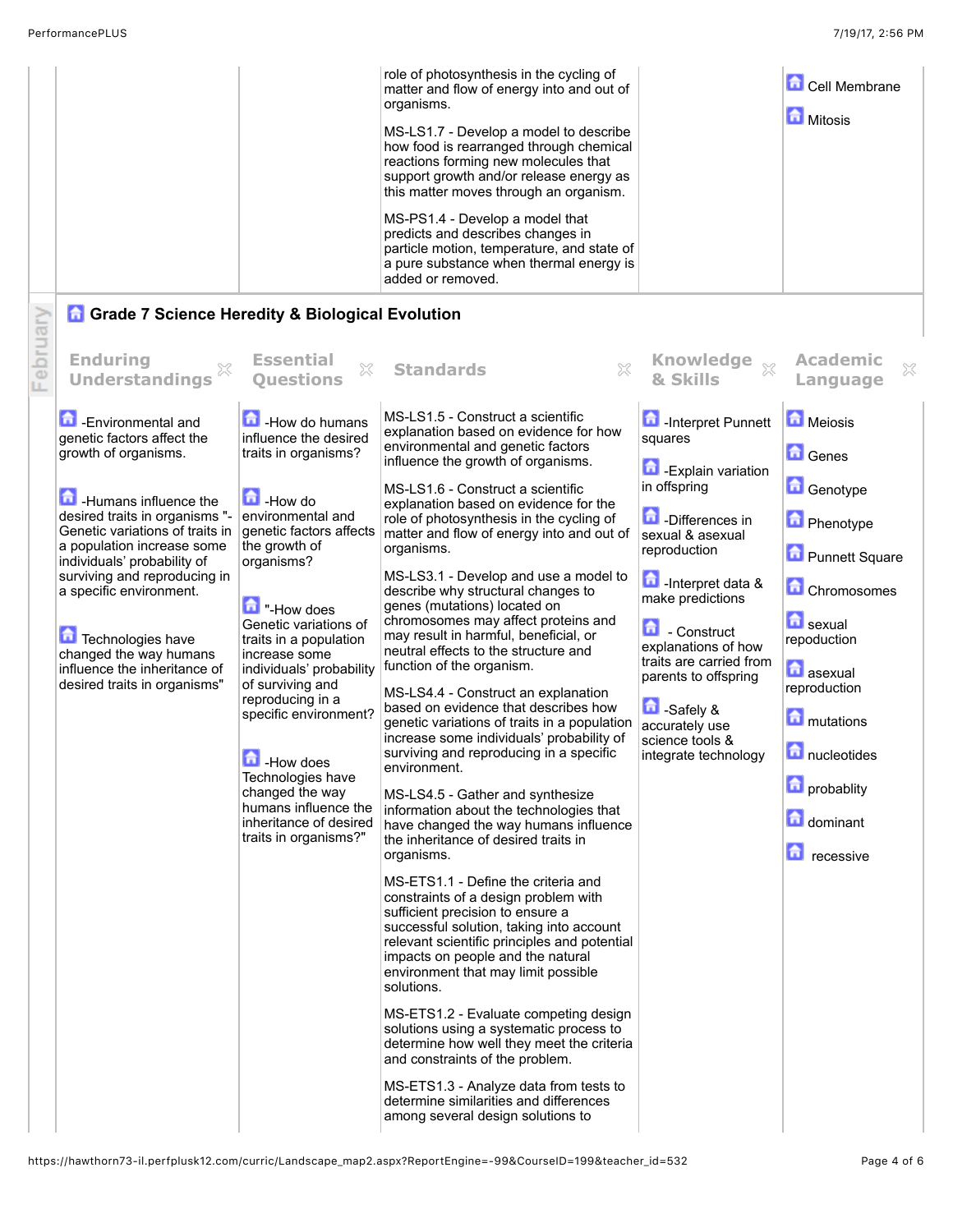|       |                                                                                                                                                                                                      |                                                                                                                                                 | identify the best characteristics of each<br>that can be combined into a new solution<br>to better meet the criteria for success.<br>RST.6-8.3 - Follow precisely a multistep<br>procedure when carrying out<br>experiments, taking measurements, or<br>performing technical tasks.<br>RST.6-8.6 - Analyze the author's purpose<br>in providing an explanation, describing a<br>procedure, or discussing an experiment<br>in a text.<br>RST.6-8.9 - Compare and contrast the<br>information gained from experiments,<br>simulations, video, or multimedia sources<br>with that gained from reading a text on<br>the same topic.<br>WHST.6-8.2.f - Provide a concluding<br>statement or section that follows from<br>and supports the information or<br>explanation presented.                                                                                                                                                                                                                                                                                                                                                                                                                                                                            |                                                                                                                                                                                                                                                               |                                                                                                            |
|-------|------------------------------------------------------------------------------------------------------------------------------------------------------------------------------------------------------|-------------------------------------------------------------------------------------------------------------------------------------------------|----------------------------------------------------------------------------------------------------------------------------------------------------------------------------------------------------------------------------------------------------------------------------------------------------------------------------------------------------------------------------------------------------------------------------------------------------------------------------------------------------------------------------------------------------------------------------------------------------------------------------------------------------------------------------------------------------------------------------------------------------------------------------------------------------------------------------------------------------------------------------------------------------------------------------------------------------------------------------------------------------------------------------------------------------------------------------------------------------------------------------------------------------------------------------------------------------------------------------------------------------------|---------------------------------------------------------------------------------------------------------------------------------------------------------------------------------------------------------------------------------------------------------------|------------------------------------------------------------------------------------------------------------|
| March | <b>Enduring</b><br>X<br><b>Understandings</b>                                                                                                                                                        | <b>Essential</b><br>X<br><b>Ouestions</b>                                                                                                       | $\boldsymbol{\mathbb{X}}$<br><b>Standards</b>                                                                                                                                                                                                                                                                                                                                                                                                                                                                                                                                                                                                                                                                                                                                                                                                                                                                                                                                                                                                                                                                                                                                                                                                            | Knowledge xx<br>& Skills                                                                                                                                                                                                                                      | <b>Academic</b><br>X<br>Language                                                                           |
| April | <b>Grade 7 Science Structure &amp; Function of Organisms</b><br><b>Enduring</b><br><b>Understandings</b><br>Plants and animals<br>engage in behaviors that<br>increases the odds of<br>reproduction. | <b>Essential</b><br>X<br><b>Ouestions</b><br>How do Plants<br>and animals engage<br>in behaviors that<br>increases the odds of<br>reproduction? | $\boldsymbol{\mathbb{X}}$<br><b>Standards</b><br>MS-ETS1.1 - Define the criteria and<br>constraints of a design problem with<br>sufficient precision to ensure a<br>successful solution, taking into account<br>relevant scientific principles and potential<br>impacts on people and the natural<br>environment that may limit possible<br>solutions.<br>MS-ETS1.2 - Evaluate competing design<br>solutions using a systematic process to<br>determine how well they meet the criteria<br>and constraints of the problem.<br>MS-LS1.1 - Conduct an investigation to<br>provide evidence that living things are<br>made of cells; either one cell or many<br>different numbers and types of cells.<br>MS-LS1.2 - Develop and use a model to<br>describe the function of a cell as a whole<br>and ways parts of cells contribute to the<br>function.<br>MS-LS1.3 - Use argument supported by<br>evidence for how the body is a system of<br>interacting subsystems composed of<br>groups of cells.<br>MS-LS1.4 - Use argument based on<br>empirical evidence and scientific<br>reasoning to support an explanation for<br>how characteristic animal behaviors and<br>specialized plant structures affect the<br>probability of successful reproduction of | Knowledge xx<br>& Skills<br>$\blacksquare$ How structure &<br>function work in frogs<br>Interpret data &<br>make predictions<br>鱼<br>- Apply<br>understanding to<br>compiete a model<br>Safely &<br>accurately use<br>science tools &<br>integrate technology | <b>Academic</b><br>×<br>Language<br><b>D</b> -Gross<br>Anatomical<br>vocabulary (dorsal,<br>ventral, etc.) |